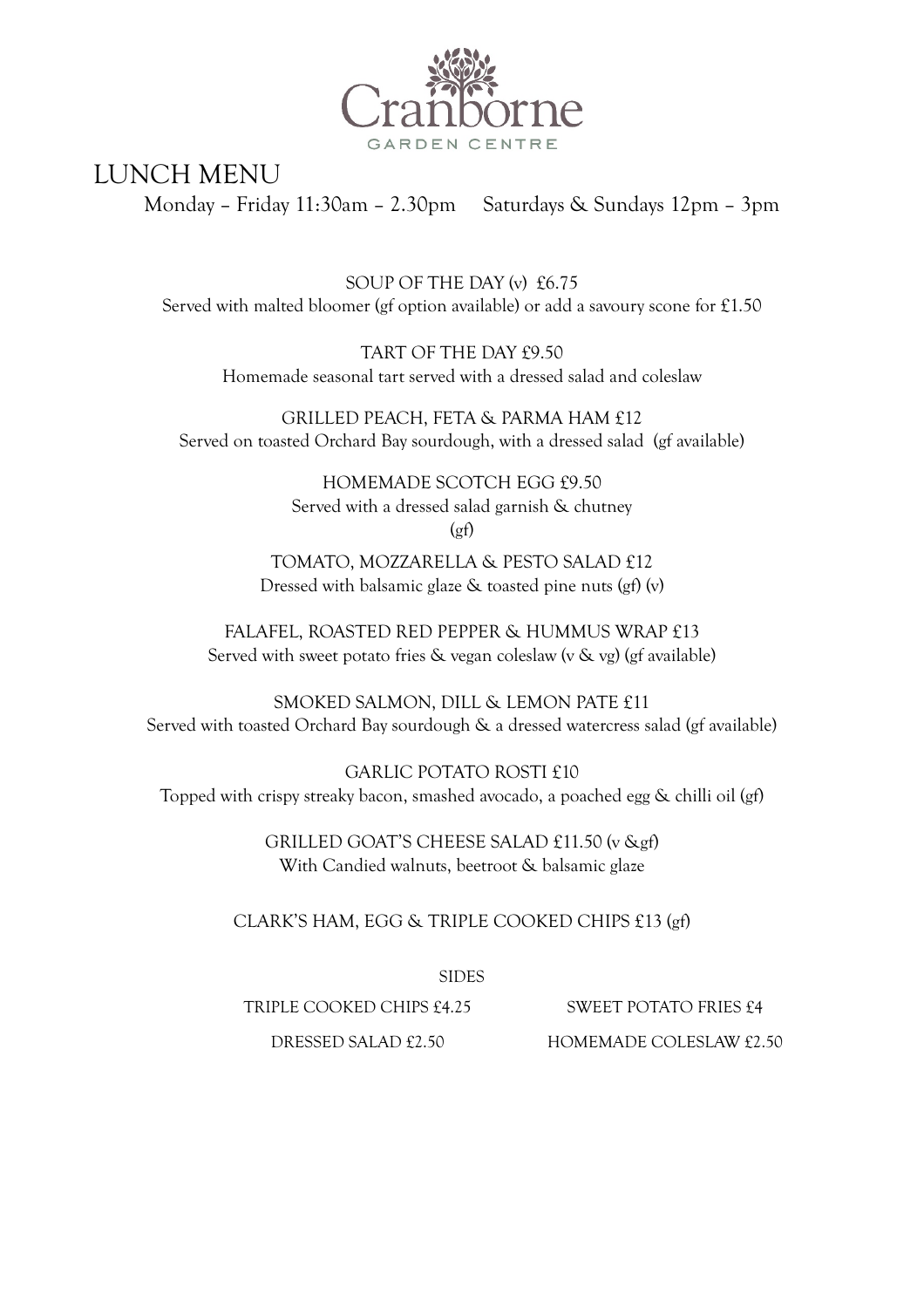Please let us know if you have any allergies or dietary requirements, as many of our menu items can be adapted, particularly to a gluten free option. Please ask to see our list of allergens.

(v) = vegetarian, (vg) = vegan, (gf) = gluten free

All our dishes are made to order so please bear with us during busy periods.

We are proud to use local produce and suppliers: Orchard Bay Bakery, Clark's Butchers, Fluffet's Farm Eggs, Olives et al, Cranborne Watercress, Roberts Fine Foods, Purbeck Ice cream, Dorset Tea



## **SANDWICHES**

served with a dressed salad garnish & coleslaw on your choice of bread: Granary/white/gf £6.75, toasted £7, baguette or toasted panini £8

JACKET POTATOES served with a dressed salad garnish & coleslaw £8.25

FILLINGS FOR SANDWICHES AND JACKET POTATOES

Tuna mayonnaise, cucumber & red onion Tomato, pesto & mozzarella (v) Bacon, Brie & Cranberry Coronation chicken

Egg mayonnaise & watercress (v) Cheddar & Spiced tomato chutney (v) Smashed avocado, tomato & lettuce (vg) Prawns in a marie rose sauce

# SOFT DRINKS

#### ICED COFFEE £3.75

CARAFES (500ml) orange or apple juice £3.50, sparkling elderflower £3 GLASS OF JUICE £2 Apple or Orange SMOOTHIES £4.25 Strawberry Split, Mango medley, Hail Kale, Berry Express, Tropical Twist MILKSHAKES £4.25 Strawberry, banana, Nutella, Biscoff, Raspberry, Vanilla BOTTLED SOFT DRINKS £3.50 Victorian lemonade, elderflower, ginger beer, rose lemonade

still or sparkling mineral water, Coke regular or diet

# ALCOHOLIC DRINKS

House wine (red, white, rose) single serve 187ml - £6.50, Prosecco single serve 187ml - £7.99, Sixpenny Brewery bottled ales - £4.25, Cranborne Chase cider - £4.25, Bottled lager - £3.50